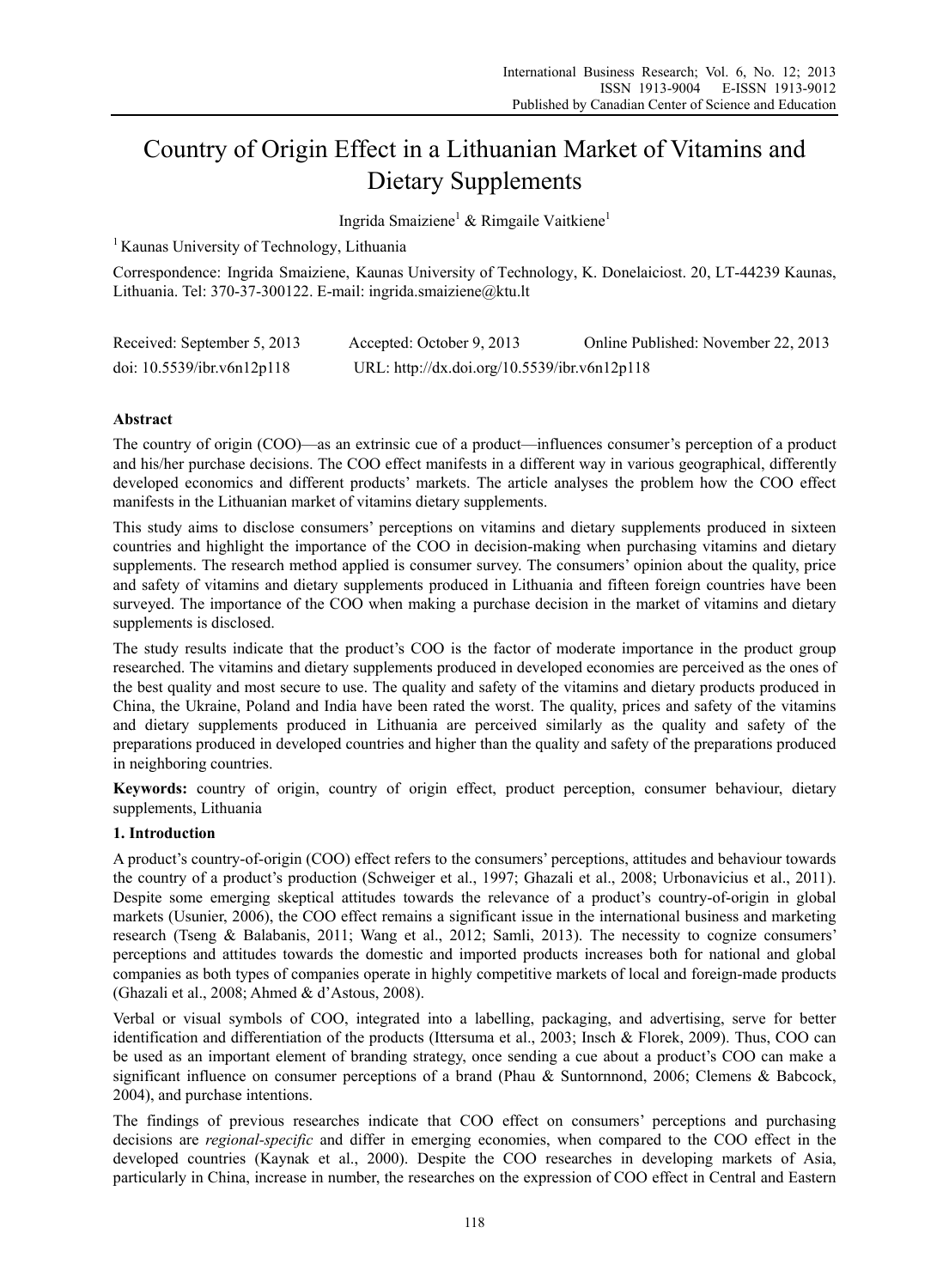European markets have not been performed and published a lot yet.

It should be noted that the researches on the perceptions of post-soviet countries' consumers about the products produced in former Soviet countries, which are related in common history, are missing. The researches on friendliness and animosity of post-Soviet countries' consumers in respect of Soviet countries as well as researches on the influence of such attitudes upon consumer's behaviour are also missing.

The Lithuanian market has been chosen for this research because it can be treated as an example of the developing economy of Eastern Europe and post-soviet country. It is unclear how the general theoretical attitudes, which define the expression of COO effect, reflect situations in emerging and post-Soviet markets. Urbonavicius and Gineikiene's (2009) and Mockaitis et al. (2013) empirical findings suggest that COO effect in Lithuanian market just partly confirms findings of previous research carried in foreign countries.

Variety of COO effects across product categories indicates that the COO effect is not only *regional-specific,* but also *product-specific* phenomenon (Chattalas et al., 2008; Tseng & Balabanis, 2011; Drozdenko & Jensen, 2009; Insch & Florek, 2009). The findings of Drozdenko and Jensen (2009) study show that consumers are more sensitive to COO of the products that are consumed directly (like energy drinks and toothpaste) compared to the products with less physical risk (shoes, cell phones, shirts, mp3 players). For frequently purchased necessity goods, consumers are expected to pay more attention to brands and prices than to COO (Insch & Florek, 2009).

In this research, the product-specific approach has been chosen as well. Consumers' perceptions and behavioral intentions towards the foreign-made and domestic products have been explored in the Lithuanian market of vitamins and dietary supplements.

Euromonitor International Report on the market of vitamins and dietary supplements in Lithuania (April 2013) indicates that Lithuanian manufacturers of vitamins and dietary supplements compete successfully with foreign companies in the Lithuanian market. As Euromonitor International Report (2013) suggests, local companies have strong positions in the market place and are aggressive when it comes to offering lower prices. International companies are focused more on brand building and are expected to be a step ahead after the economic downturn, once consumers become less price-sensitive (Euromonitor International).

This *study aims* to disclose consumers' perceptions on vitamins and dietary supplements produced in different countries by highlighting the importance of the country of origin in decision-making when purchasing vitamins and dietary supplements. The *research method* applied is consumer survey.

The paper has been structured as follows. In the first part of the paper, theoretical insights to the country of origin effect are discussed. In the second part, the research methodology is presented. The study main findings are presented in the third part of the paper. The study results are discussed and hypotheses are tested in the fourth part of the paper.

## **2. Theoretical Background and Research Hypotheses**

## *2.1 Country of Origin as a Trigger of Consumers' Perceptions of a Product Attributes*

In the marketing literature, a product is treated as a collection of intrinsic and extrinsic information cues (Magnusson et al., 2011). Both internal and external cues are determinants of consumers' perceptions and attitudes towards the products, as well as determinants of purchasing intentions and decisions. Intrinsic attributes cannot be changed without changing the nature of the product itself (Profeta, 2008). Thus, *intrinsic cues* refer to such product attributes as material, color, taste, design, technical specification, nutritive and other physical specifications (Bloemer et al., 2009; Magnusson et al., 2011).

Extrinsic attributes are product attributes that are not part of the product itself (Profeta, 2008), but are related to the product. Thus, *extrinsic cues* refer to a product's price, warranty, brand name, logotype, slogan, store reputation, advertising, warranty, packaging, etc. (Bloemer et al., 2009). A product's country of origin (COO) is also considered as one the extrinsic cues that can trigger positive or negative consumers' perceptions and attitudes towards a product, as well as product selection and purchasing intentions (Agrawal & Kamakura, 1999; Kayanak et al., 2000; Verlegh et al., 2005; Phau & Suntornnond, 2006; Insch & Florek, 2009).

Previous studies on the COO effect focus on a product's *quality perceptions* mostly. COO is considered as a signal of information that is used by consumers for predicting quality of a product (Hong & Kang, 2006; Insch & Florek, 2009; Chu et al., 2010; Sanyal & Datta, 2011; Wang et al., 2012). COO plays a significant role of missing information, when consumers cannot determine a product's quality directly. In such cases, beliefs related to COO fill the gap of missing information about a product's quality (Sanyal & Datta, 2011). This is extremely important in the market of vitamins and dietary supplements, where consumers have limited knowledge and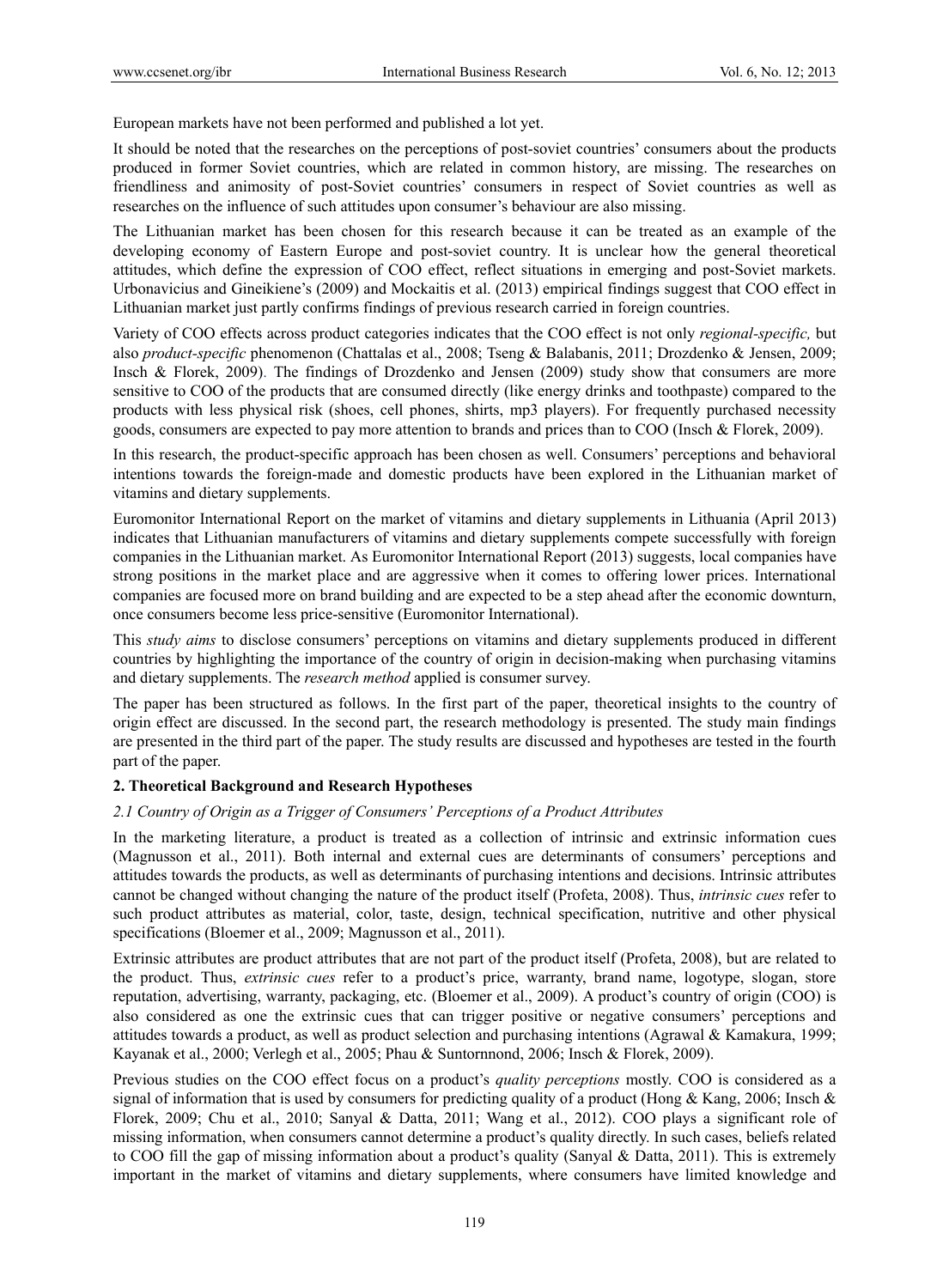abilities to evaluate quality of the nutritional supplements. It is possible to make the premise that in such a case when consumers lack intrinsic cues (or do not have enough competence to judge intrinsic attributes of a product), they pay more attention to extrinsic cues, and COO including.

Furthermore, we argue that COO determines not only perceptions of overall product quality, but it can also trigger consumers' perceptions and attitudes towards a product's other attributes, like *price*, *safety*, *prestige*, etc.

In some markets, the products produced in emerging economics might be perceived as cheaper ones, when comparing to products made in leading economics. Recent worldwide information about product safety problems in some countries may also result in the images of countries that fail in product safety assurance. In the market of dietary supplements, a product's COO can be a hint about costliness and safety of vitamins and dietary supplements.

Based on the above premise, it can be hypothesized that:

*H1*. When a consumer makes the decision to purchase vitamins and dietary supplements, COO is more important factor than a brand name.

## *2.2 Determinants of the COO Effect*

COO effect in a market depends on a number of factors: product category (as discussed above), exogenous factors, and demographic and psychological characteristics (Phau & Suntornnond, 2006).

2.2.1 Exogenous Factors as the Determinants of COO Effect

The findings of previous researches indicate that country-specific beliefs depend on number of exogenous antecedents. The level of economic development and closeness of the COO of a product are considered as the most important exogenous factors influencing COO effect in a market.

In many cases the approach that consumers have more favourable attitudes towards the products produced in the *developed economics* (Zhang, 1996; Mockaitis et al., 2013) is considered. This statement is supported by the number of empirical findings. As Jeong et al. (2012) claim, Chinese consumers are more confident and favourable about the quality and safety of the products from the United States. The COO research carried by Mockaitis et al. (2013) indicate that consumers in the emerging economics of Lithuania also rate products from developed economics of Western Europe, USA and Japan as the ones with the highest quality. Thus, in less developed economics consumers (especially the ones with higher education and high income) prefer products manufactured in the developed economics to local ones. In the developed economics, consumers have more positive perceptions and preferences for products produced in their own or the same level economics (Rezvani et al., 2012).

*Geographical and cultural closeness* of the product's country-of-origin is considered as another exogenous antecedent influencing consumers' perceptions of COO. It is considered that consumers have positive attitudes towards the products that are imported from the neighboring countries. Yet, the findings of the COO research in the Lithuanian market indicate that Lithuanian consumers do not hold favourable attitudes towards the products imported from the closest neighbors—Latvia, Estonia, Poland and Russia (Mockaitis et al., 2013).

Thus, it can be hypothesized that:

*H2a*. Vitamins and dietary supplements produced in the developed economies are perceived as the ones with the best quality, safe and most expensive ones.

*H2b.* Vitamins and dietary supplements produced in emerging and developing economies are perceived as the ones with the lower quality, cheap and not safe.

2.2.2 Psychological Factors as the Determinants of COO Effect

Animosity and ethnocentrism are considered as psychological antecedents influencing the expression of COO effect in the markets as animosity and ethnocentrism can be sources of negative attitudes towards foreign products (Nijssen & Douglas, 2004). Negative perceptions and hostile attitudes towards the particular COO of a product might be an outcome of historical, political, social or economic tension between the countries (Verlegh, 2007). Country-specific antipathy related to historical or ongoing events is defined as *animosity* (Li et al., 2012), and it makes the impact on consumers' behavioral decisions and actions (Russell & Russell, 2006).

The results of the research by Urbonavicius and Gineikiene (2009) show that the above-mentioned theoretical attitudes about coherences of country-specific animosity and purchasing decisions only partly reflect the situation in the Lithuanian market. The empirical data collected by these researchers shows that Lithuanian consumers buy many products from the countries perceived with hostility.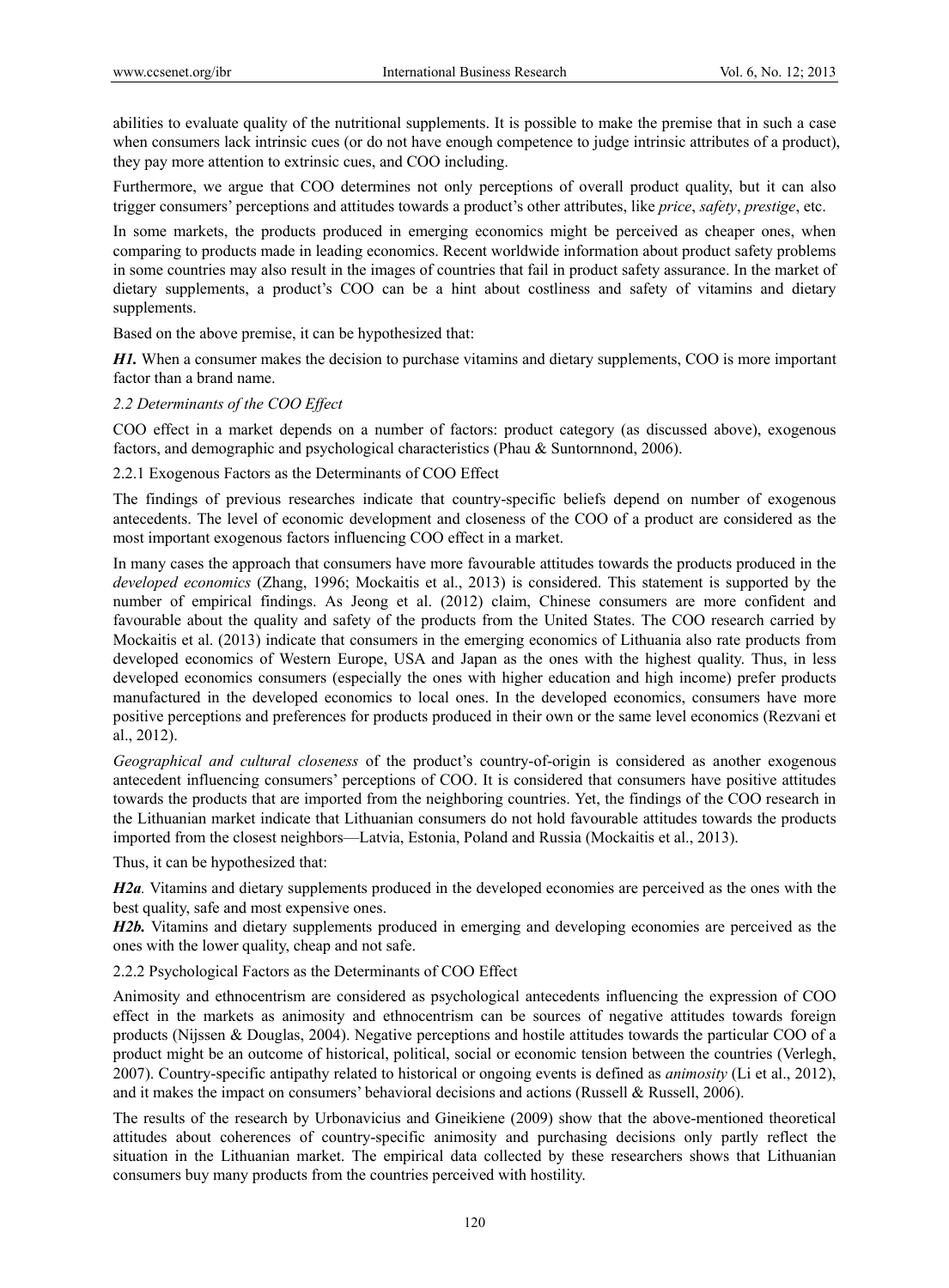Level of *ethnocentrism* is considered as another important factor moderating the COO effect in the market. Ethnocentric consumers prefer domestic products as they believe that buying foreign products is morally wrong. Previous studies suggest that consumers high in ethnocentrism pay more attention to the country-of-origin cue (Chattalas et al., 2008), rate domestic products better, and wish to pay premium prices for domestic products (Drozdenko & Jensen, 2009). The attitude that the level of ethnocentrism as well as animosity in different demographic groups of consumers differs is considered.

Based on the above premises, we hypothesize that:

*H3.* Lithuanian consumers rate Lithuanian vitamins and dietary supplements similarly as the vitamins and supplements produced in the neighboring countries—Russia, Poland, but worse than the supplements produced in developed economies.

2.2.3 Demographic Variables as the Determinants of COO Effect

The previous researches suggest that COO effects vary in the consumer groups with the different *socio-demographic* and *socio-economic* characteristics. Consumers' gender, age, education and income are the important endogenous antecedents that effect country-specific beliefs (Ahmed & d'Astous, 2008; Profeta, 2008).

The most general presumption presented in the literature explores that females' perceptions of foreign products are more favourable than males (Josiassen & Assaf, 2010). It is considered that people with high level of education attach less importance to product origin (Schweiger et al., 1997) and have more favourable perceptions of foreign products (Profeta, 2008).

The premise that younger customers rate foreign products more favorably than older ones (Josiassen  $\&$  Assaf, 2010) is made. Older consumers have more information about the origin of products, are more sensible about COO and have a higher preference for the products produced in the local or close markets (Profeta, 2008).

The previous studies also suggest a positive correlation between the consumers' income and favourable attitude towards the foreign products exists (Profeta, 2008).

Based on the above statements, we propose the following:

*H4a.* Consumers with lower level of education have more favourable perceptions of Lithuanian vitamins and dietary supplements.

*H4b.* Older consumers have more favourable perception of vitamins and dietary supplements produced in Lithuania and neighboring countries.

*H4c.* Consumers with low income have more favourable perception of vitamins and dietary supplements produced in Lithuania and neighboring countries.

# **3. Methodology**

# *3.1 Sampling and Data Collection*

The survey took place in Lithuania in April 2013. The mixed survey methods were used: coordinated survey online and survey-in-written.

A total of 398 filled-in questionnaires were received. For further analysis the 352 questionnaires, in which the respondents indicated that they bought dietary supplements in two latter years, were selected. The answers of the respondents who did not buy dietary supplements in two latter years were not included into the analysis. The sample consists of 352 consumers in Lithuania market, who are older than 18 years who purchase vitamins and dietary supplements.

The socio-demographic characteristics of the respondents are presented in Table 1. The respondents from large cities of Lithuania make 61.5 percent, from towns—27.2 percent, from small towns and villages – respectively 5.7 percent each. Females make the larger part of the respondents (87.5%). This reveals the characteristics of the market of pharmaceutical products' consumers in Lithuania; in the market of the Republic of Lithuania women make 74% of purchasers of pharmaceutical preparations (Pharmacy shopper study Baltics 2012, AC Nielsen), and, as it is supposed, their larger part purchase vitamins and dietary supplements.

## *3.2 Measures*

During the research, the consumers' opinion about dietary supplements from Lithuania and fifteen foreign countries has been surveyed. The countries have been selected by referring to the statistical data collected during the pilot research on the dietary supplements imported to the Lithuanian market and the content analysis of consumers' opinions in social websites. When applying the latter method, the discussions of consumers about dietary supplements purchased in foreign e-shops have been reviewed and most often mentioned countries, from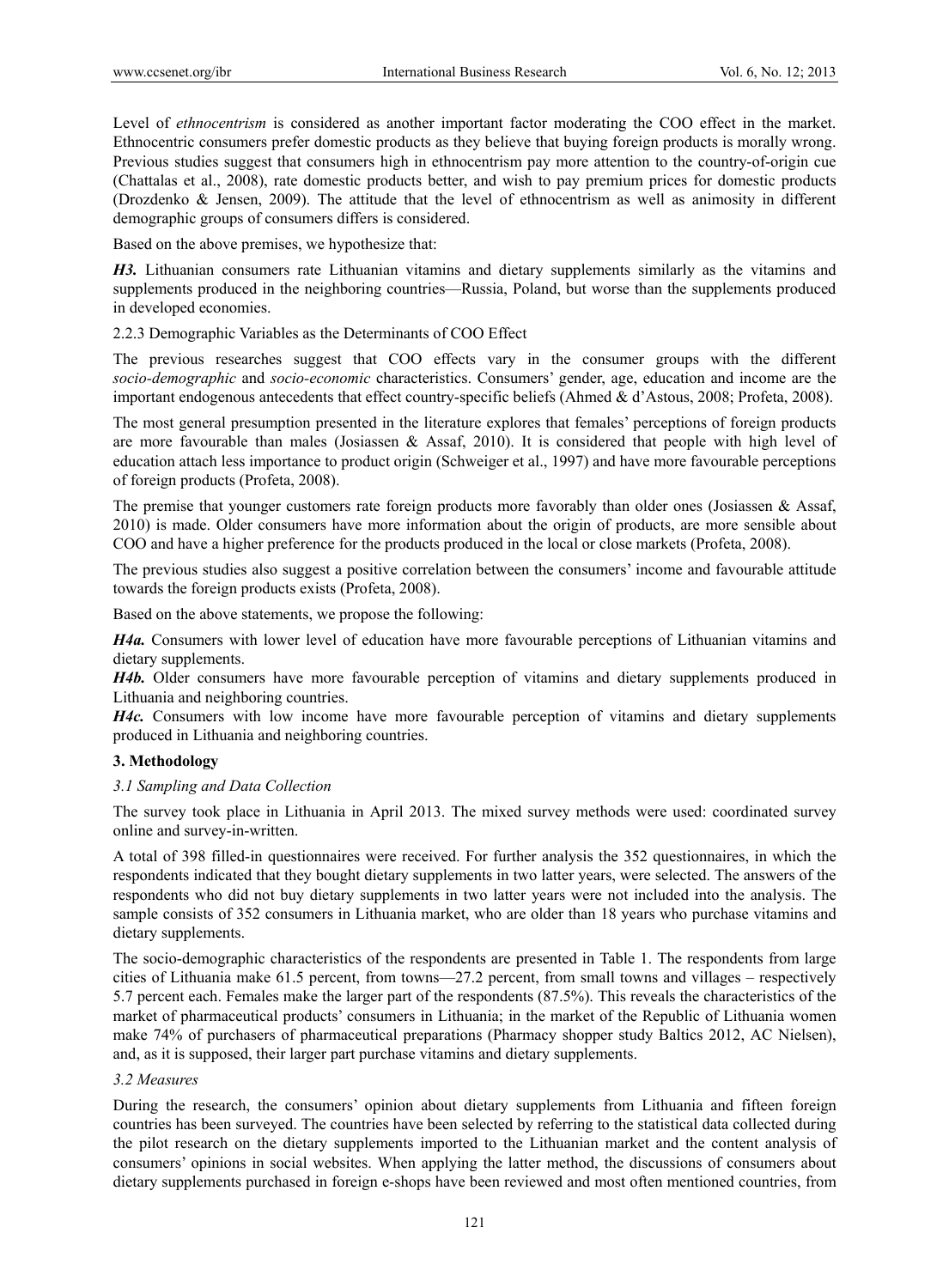which consumers send supplements hoping for better value for money, have been identified. These countries are the USA and Great Britain.

| Socio-demographic and socio-economic characteristics |                   | Frequency      | Percentage |
|------------------------------------------------------|-------------------|----------------|------------|
| Gender:                                              |                   |                |            |
|                                                      | Female            | 308            | 87.5       |
|                                                      | Male              | 44             | 12.5       |
| Age:                                                 |                   |                |            |
|                                                      | Up to 20 years.   | 15             | 4.3        |
|                                                      | $20-29$ years     | 122            | 34.7       |
|                                                      | 30-39 years       | 93             | 26.4       |
|                                                      | 40-49 years       | $70\,$         | 19.9       |
|                                                      | 50-59 years       | 39             | 11.1       |
|                                                      | 60 years and more | 13             | 3,7        |
| Education:                                           |                   |                |            |
|                                                      | Basic             | 5              | 1.4        |
|                                                      | Secondary         | 56             | 15.9       |
|                                                      | Vocational        | $10\,$         | $2.8\,$    |
|                                                      | College           | 43             | 12.2       |
|                                                      | Higher            | 238            | 67.6       |
| Monthly income per                                   |                   |                |            |
| household, Lt:                                       | <b>Up to 1000</b> | 34             | 9.7        |
|                                                      | 1001-2000         | 73             | 20.7       |
|                                                      | 2001-3000         | 85             | 24.1       |
|                                                      | 3001-4000         | 62             | 17.6       |
|                                                      | 4001-5000         | 47             | 13.4       |
|                                                      | More than 5000    | $47\,$         | 13.4       |
|                                                      | No answer         | $\overline{4}$ | 1.1        |

Despite the discussions occurring in the Internet environment that most supplements for the USA market are produced in China, in the surveyed social networks the strong standpoint that the supplements from the USA are of better quality or the proportion of the quality and price of such 'American' supplements is more acceptable prevails. Russia has been included into the list of surveyed countries due to the situation in the Lithuanian market when the pharmaceutical products produced in Russia are sold in marketing places because some part of them does not meet the requirements formulated in legal regulations and they are not sold in Lithuanian drugstores.

Five scales have been used to survey consumers' opinion. The first ten-point scale is aimed to determine the importance of different factors when a consumer makes decisions to purchase vitamins and dietary supplements (1-absolutely unimportant, 10-very important). The data collected by means of this scale enables disclosing the importance of product's country of origin for the consumer in comparison to other factors influencing decisions of purchasing. The calculated Cronbach alpha coefficient shows high reliability of this scale (0.842).

In order to survey consumers' perceptions about the quality and price of dietary supplements produced in different countries, seven-point scales were used (respectively 1-very low quality, 7-very high quality; 1-very low price, 7-very high price). According to the Cronbach alpha coefficients, the reliability of these scales is 0.923 and 0.962.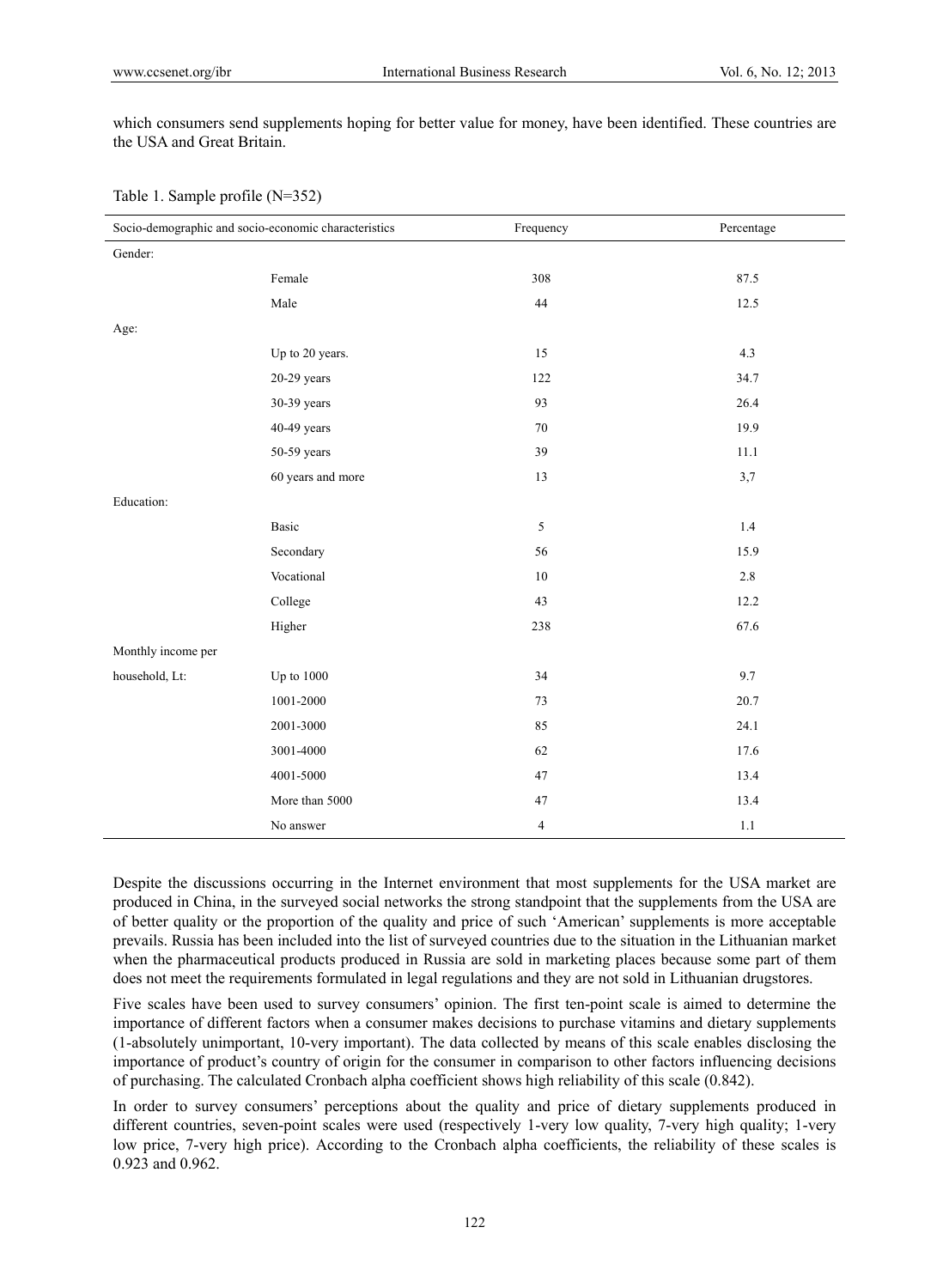The fourth scale was used to identify respondents' perceptions about safety of dietary supplements produced in Lithuania and foreign countries (1-not safe to use a product, 2-doubt about a product safety, 3 confident about a product safety). Referring to the Cronbach alpha coefficient, the reliability of this applied scale is 0.858.

The additional scale with statements was used to collect additional data about respondents' perceptions about vitamins and dietary supplements produced in economics of different development level. The coefficient of the scale reliability according to Cronbach alpha is 0.729.

The software SPSS 17.0 for Windows was used for the statistical data analysis. During the research the statistical level of significance 0.05 was chosen.

## **4. Research Findings and Hypotheses Testing**

## *4.1 COO as the Factor Influencing Decisions to Purchase Vitamins and Dietary Supplements*

Referring to the study results (Table 2), the named factors are divided into four groups according to the importance when a consumer chooses what vitamins and dietary supplements to purchase.

*The most important factors* in the respondents' choice of dietary supplements are as follows: personally tried quality (displays the highest mean score for all factors with a value of 9.14) and naturalness of the product (8.39). The analysis of correlation among the above-mentioned factors and consumers' demographic variables shows the statistically reliable positive link between the above-mentioned two attributes (personally tried product and naturalness) and respondents' education. The data presented in Table 2 show that the importance of these two attributes grows when the respondents' education increases (r=0.167; r=0.148).

The following factors are attributed to the group of *the important factors* when making decisions to purchase dietary supplements—price (mean 7.97), expiry date (7.84), ecology (7.77), doctor's recommendations (7.59), discounts (7.54), the number and variety of vitamins and supplements in the composition (7.20), large amount of the active substance of interest (7,14).

The statistically reliable positive correlation has been identified between the importance of supplements' expiry date and respondents' age  $(r=0.231)$  as well as the importance of supplements' ecology and respondents' age (r=0.131). The statistically reliable negative relation—between the number and variety of vitamins and supplements in the composition and respondents' age  $(r=0.111)$ .

The statistically positive correlation has been identified between the large amount of active substance of interest and respondents' education  $(r=0,119)$ . Statistically significant negative relations have been identified between the importance of price and respondents' income (r=-0.214), the importance of supplements' expiry date and respondents' income (r=-0.114) as well as the importance of offered discounts and respondents' income  $(r=-0.146)$ .

The following factors are *moderately important* for the respondents in making decisions to purchase dietary supplements: large amount for reasonable price (6.52), recommendations of friends and acquaintances (6.49), recommendation of pharmacist (6.33), country of origin (6.16), known brand (6.14), how many times per day it is necessary to use (6.09), how many capsules per day it is necessary to take (6.06), consumers' comments in the Internet (5.38).

Table 2. The importance of the factors when a consumer makes decisions to purchase vitamins and dietary supplements

|                              | Mean* | Age         |              | Education   |              | Income                |              |
|------------------------------|-------|-------------|--------------|-------------|--------------|-----------------------|--------------|
| Factors influencing purchase |       | Correlation | Sig.         | Correlation | Sig.         | Correlation           | Sig.         |
| intentions                   |       | coefficient | $(2-tailed)$ | coefficient | $(2-tailed)$ | coefficient           | $(2-tailed)$ |
| Personally tested quality    | 9.14  | $-.012$     | .818         | $.167**$    | .002         | .038                  | .485         |
| <b>Naturalness</b>           | 8.39  | .103        | .055         | $.148$ **   | .006         | .100                  | .064         |
| Price                        | 7.97  | $-.024$     | .650         | $-.046$     | .393         | $-.214$ **            | .000         |
| Expiry date                  | 7.84  | $.231$ **   | .000         | $-.005$     | .928         | $-.114$ <sup>*</sup>  | .035         |
| Product ecology              | 7.77  | $.131*$     | .014         | .093        | .084         | .083                  | .126         |
| Doctor's recommendations     | 7.59  | .071        | .190         | $-.072$     | .178         | $-.074$               | .169         |
| Offered discount             | 7.54  | .045        | .410         | $-.011$     | .838         | $-.146$ <sup>**</sup> | .007         |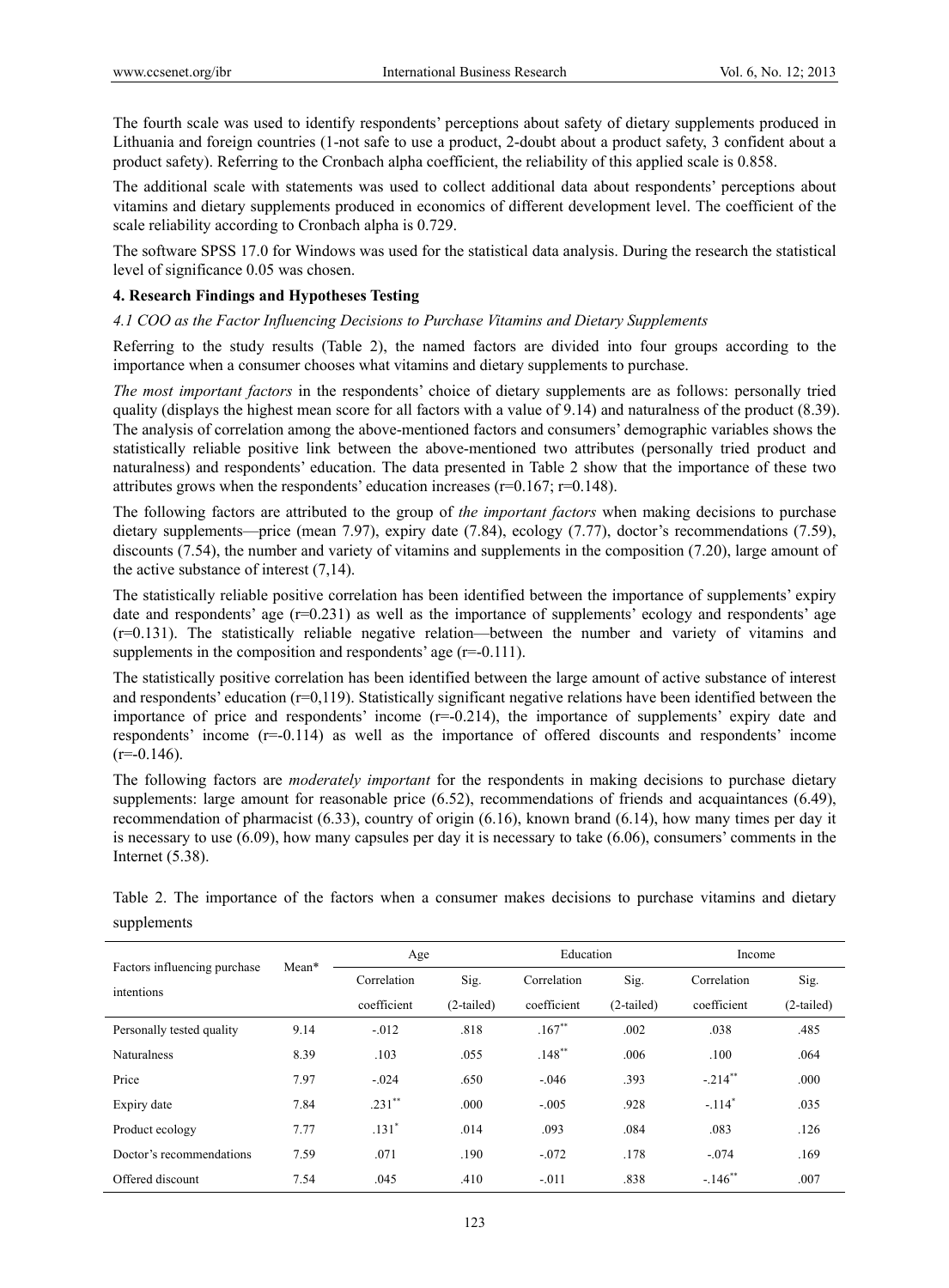| The number and variety of    | 7.20 | $\textbf{-.111}^{\ast}$ | .040 | .080     | .136 | $-.085$              | .118 |
|------------------------------|------|-------------------------|------|----------|------|----------------------|------|
| vitamins and supplements in  |      |                         |      |          |      |                      |      |
| the composition of a product |      |                         |      |          |      |                      |      |
| Large amount of the active   | 7.14 | .068                    | .210 | $.119*$  | .027 | .016                 | .776 |
| substance of interest        |      |                         |      |          |      |                      |      |
| Large amount for reasonable  |      | $-.034$                 | .526 | $-0.018$ | .738 | $-.254$ **           | .000 |
| price                        | 6.52 |                         |      |          |      |                      |      |
| Recommendations of friends   | 6.49 | $-.204$ **              | .000 | .056     | .303 | .070                 | .202 |
| and acquaintances            |      |                         |      |          |      |                      |      |
| Recommendations of a         |      | $-0.047$                | .380 | $-.058$  | .280 | $-.140$ **           | .010 |
| pharmacist                   | 6.33 |                         |      |          |      |                      |      |
| Product's country of origin  | 6.60 | .045                    | .403 | .045     | .403 | .086                 | .114 |
| Well-known brand             | 6.14 | .070                    | .194 | .074     | .168 | .084                 | .121 |
| How many times per day it is | 6.09 | $.178^{\ast\ast}$       | .001 | .054     | .317 | $-.029$              | .590 |
| necessary to apply           |      |                         |      |          |      |                      |      |
| How many capsules per day    | 6.06 | $.150**$                | .005 | .049     | .365 | $-.030$              | .579 |
| it is necessary to apply     |      |                         |      |          |      |                      |      |
| Consumers' comments in the   | 5.38 | $-.194$ **              | .000 | $-.013$  | .808 | .054                 | .322 |
| Internet                     |      |                         |      |          |      |                      |      |
| Lithuanian brand             | 4.76 | .009                    | .873 | $-.056$  | .297 | $-.127$ <sup>*</sup> | .019 |
| Comprehensive presentation   | 3.92 | .001                    | .978 | $-.036$  | .513 | $-.053$              | .335 |
| on TV, radio or in press     |      |                         |      |          |      |                      |      |
| Advertising                  | 3.60 | $-.110*$                | .041 | $-.031$  | .567 | $-.075$              | .169 |
| Attractive packaging         | 3.15 | $-.298$ **              | .000 | $-.048$  | .374 | .002                 | .964 |

**\*** 1-not important factor, 10-most important factor while making purchase decisions.

The correlation analysis has disclosed the statistically reliable negative relations between the importance of the large amount for the reasonable price and the income  $(r=0.254)$ ; the importance of the recommendations of friends, acquaintances and respondents' age  $(r=-0.204)$ ; the importance of pharmacist's recommendations and respondents' age (r=-0.140); the importance of consumers' comments in the Internet and respondents' age  $(r=0.194)$ . the statistically reliable positive relations have been identified between the importance how many times per day and how many capsules of supplements it is necessary to take per day and respondents' age (respectively r=0.178; 0.150).

*The least important* factors in the decision making to purchase dietary supplements for the respondents are the following: Lithuanian brand (4.76), comprehensive presentation on TV, radio or in press (3.92), advertising (3.60) and attractive packaging (3.15).

The research results show the statistically significant negative correlation between the importance of Lithuanian brand and respondents' income  $(r=0.127)$ ; the importance of advertising as well as attractive packaging and respondents' age (respectively r=-0.110 and -0.298).

The survey results show that, in choosing dietary supplements, the information about the country of origin on the package is always searched by 33.4 percent of the respondents, often this information is searched for by 25.4 percent of the respondents. The information about the producer on the packaging is always searched by 36.8 percent, often—28.3 percent of the respondents. The respondents more often search for the information directly related to the usage of the supplements. The information about the preparation's usage is always read by 70.1 percent of the respondents, their indications—82.4 percent, the instruction for the usage—71.5 percent, the possible side effect—56.7 percent of the respondents. The brand name on the package is always searched by 50.6 percent of the respondents.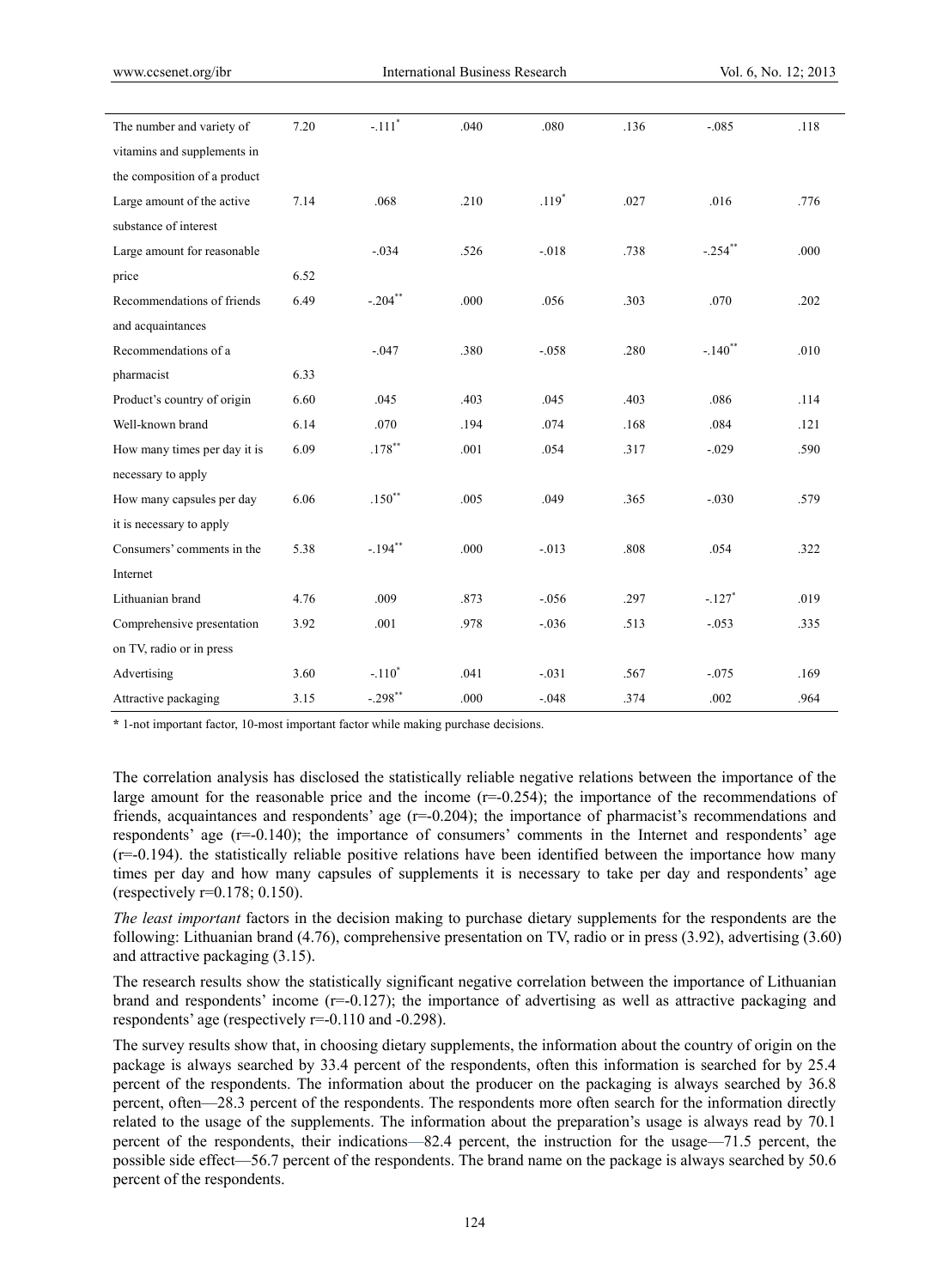# *4.2 Perceptions of Vitamins and Dietary Supplements Produced in Lithuania and Foreign Countries*

## 4.2.1 Perceptions of Product Quality

The research results (Table 3) show that the respondents rate the quality of the dietary supplements produced in Germany and Switzerland (mean 6.16 and 6.13) *the highest*. The quality of the dietary supplements produced in other surveyed developed countries is *high* rated as well: Scandinavian countries-mean 5.99; USA-5.88; France-5.79; Japan-5.70; UK-5.43; Belgium-5.22; the Netherlands-5.18. The respondents also rate similarly the quality of the vitamins and dietary supplements produced in Lithuania-5.48.

Lower evaluations of the respondents (however, *higher than moderate)* were given to the quality of the vitamins and dietary supplements produced in Slovenia and Russia (respectively 4.97 and 4.91). The respondents *moderately* rate the quality of the vitamins and dietary supplements produced in India (4.17), Poland (4.17), the Ukraine (3.91), and China (3.61).

| Vitamins and dietary   | Mean* |             | Age          |                     | Education    |             | Income       |  |
|------------------------|-------|-------------|--------------|---------------------|--------------|-------------|--------------|--|
| supplements made in    |       | Correlation | Sig.         | Sig.<br>Correlation |              | Correlation | Sig.         |  |
|                        |       | coefficient | $(2-tailed)$ | coefficient         | $(2-tailed)$ | coefficient | $(2-tailed)$ |  |
| Germany                | 6.16  | .092        | .206         | $.282**$            | .000         | .127        | .083         |  |
| Switzerland            | 6.13  | .149        | .081         | $.344***$           | .000         | .048        | .584         |  |
| Scandinavian countries | 5.99  | $-.035$     | .664         | $.198*$             | .013         | .053        | .508         |  |
| <b>USA</b>             | 5.88  | $.159*$     | .037         | $.216**$            | .004         | $.170*$     | .026         |  |
| France                 | 5.79  | .056        | .574         | $.259***$           | .008         | $-.053$     | .589         |  |
| Japan                  | 5.70  | $.268*$     | .012         | $.358***$           | .001         | .208        | .056         |  |
| Lithuania              | 5.48  | $.164*$     | .012         | $.246**$            | .000         | $-.043$     | .512         |  |
| Great Britain          | 5.43  | .113        | .187         | $.248***$           | .003         | .114        | .187         |  |
| Belgium                | 5.22  | $-.007$     | .949         | $.271*$             | .019         | $-.017$     | .886         |  |
| Netherlands            | 5.18  | .041        | .744         | $.297*$             | .017         | .064        | .615         |  |
| Slovenia               | 4.97  | $.288^{**}$ | .004         | $.327**$            | .001         | .058        | .570         |  |
| Russia                 | 4.91  | .084        | .278         | .114                | .141         | $-.189*$    | .014         |  |
| India                  | 4.17  | .116        | .307         | .133                | .244         | $-.136$     | .234         |  |
| Poland                 | 4.17  | .146        | .121         | $.213*$             | .023         | $-119$      | .207         |  |
| Ukraine                | 3.91  | .109        | .317         | .144                | .182         | $-.226*$    | .034         |  |
| China                  | 3.61  | .138        | .194         | .178                | .094         | $-.098$     | .359         |  |

Table 3. Perceptions on the quality of the vitamins and dietary supplements produced in different countries

\* 1-very low quality, 7-very high quality.

The correlation analysis shows statistically reliable positive relations among the respondents' age, education, income and the evaluation of quality of vitamins dietary supplements made in the USA  $(r=0.159; 0.216)$  and 0.170). During the research the statistically significant positive correlation relation was identified among the respondents' age, education and the evaluations of the quality of the dietary supplements made in Japan (r=0.268 and 0.358), Lithuania (r=0.164 and 0.246) and Slovenia (r=0.288 and 0.327). The statistically reliable negative relation was determined among the respondents' income and the perceived quality of the supplements made in Russia ( $r=0.189$ ) and the Ukraine ( $r=-0.226$ ).

#### 4.2.2 Perceptions of Product Price

When analyzing the respondents' opinion on the prices of the dietary supplements made in different countries (Table 4), the tendency that the higher the quality of the vitamins and dietary supplements produced in the country is rated, the higher their price, according to the respondents.

According to the respondents, *the highest prices* are characteristic for the vitamins and dietary supplements produced in developed countries: Switzerland (5.72), Germany (5.51), Japan (5.46), Scandinavian countries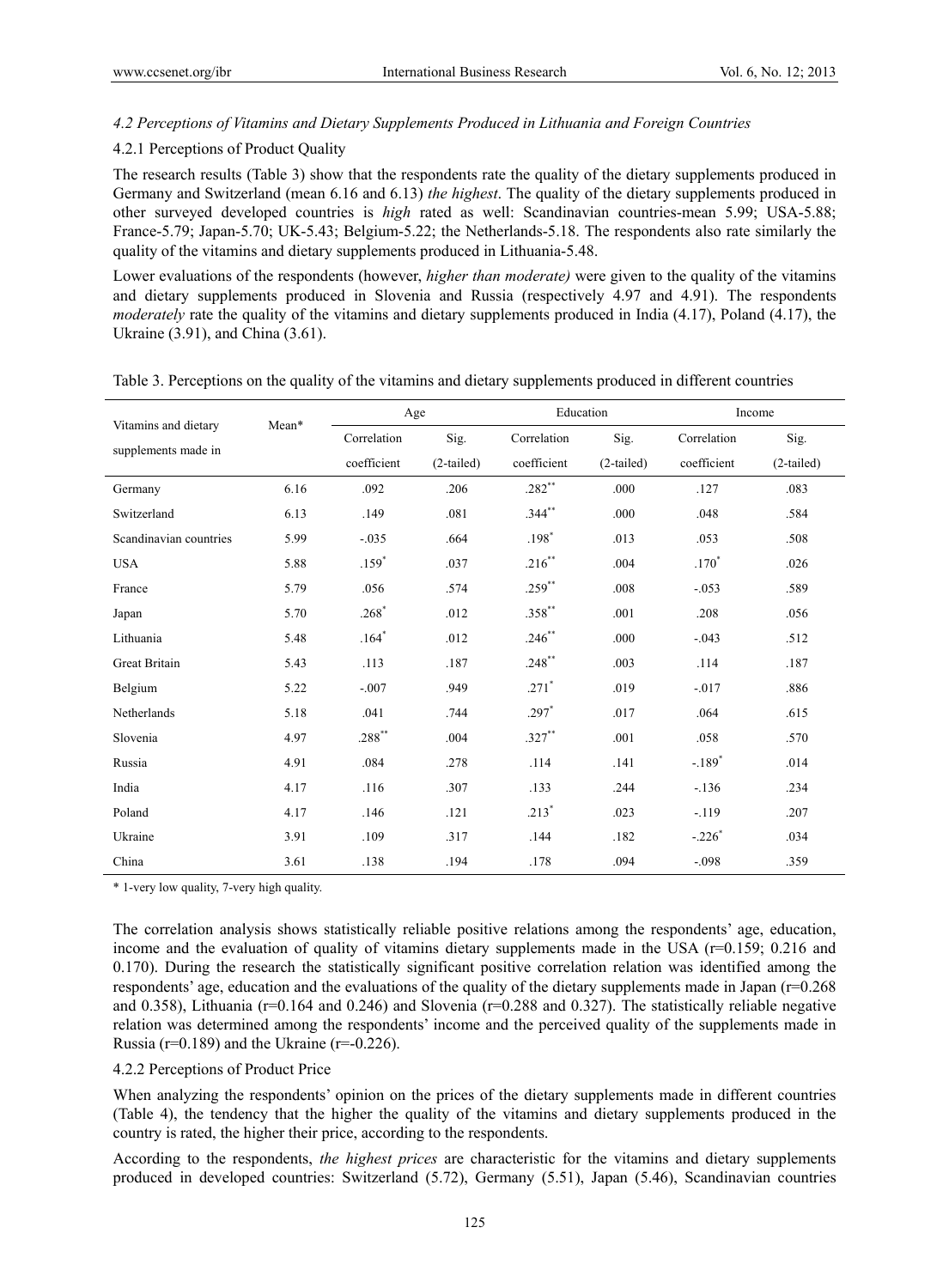$(5.40)$ , France  $(5.38)$ , the USA  $(5.35)$ , UK  $(5.15)$ , Belgium  $(5.08)$ , and the Netherlands  $(5.02)$ . The prices of the vitamins and dietary supplements produced in Lithuania are evaluated a bit higher than *moderately* (4.66), and moderately—in Slovenia (4.26), India (3.86), Poland (3.65) and China (3.62). According to the respondents, the countries producing the cheapest vitamins and dietary supplements are Russia (3.30) and the Ukraine (3.35). The prices of the vitamins and dietary supplements produced in these countries are lower than moderate, according to the respondents.

|  |  |  | Table 4. Perceptions about the price of the vitamins and dietary supplements produced in different countries |
|--|--|--|--------------------------------------------------------------------------------------------------------------|
|  |  |  |                                                                                                              |

| Vitamins and dietary   | Mean* | Age         |              | Education   |              | Income      |              |
|------------------------|-------|-------------|--------------|-------------|--------------|-------------|--------------|
| supplements made in    |       | Correlation | Sig.         | Correlation | Sig.         | Correlation | Sig.         |
|                        |       | coefficient | $(2-tailed)$ | coefficient | $(2-tailed)$ | coefficient | $(2-tailed)$ |
| Germany                | 5.51  | .118        | .155         | .101        | .223         | $-.058$     | .488         |
| Switzerland            | 5.72  | $.197*$     | .039         | .155        | .104         | .038        | .694         |
| Scandinavian countries | 5.40  | .142        | .117         | $.322**$    | .000         | .035        | .696         |
| <b>USA</b>             | 5,35  | ,139        | ,089         | ,021        | ,793         | $-124$      | ,131         |
| France                 | 5.38  | $.280*$     | .012         | .171        | .128         | .184        | .105         |
| Japan                  | 5.46  | .152        | .254         | $.364**$    | .005         | .115        | .390         |
| Lithuania              | 4.66  | $-.033$     | .634         | .038        | .587         | $-.130$     | .065         |
| <b>Great Britain</b>   | 5.15  | $.262**$    | .004         | .122        | .180         | .127        | .163         |
| Belgium                | 5.08  | $.279*$     | .034         | $.290*$     | .026         | $-.052$     | .694         |
| Netherlands            | 5.02  | .262        | .072         | .194        | .188         | $-.069$     | .639         |
| Slovenia               | 4.26  | .137        | .223         | .199        | .074         | $-.103$     | .356         |
| Russia                 | 3.30  | $-.049$     | .537         | $-.003$     | .969         | $-.112$     | .160         |
| India                  | 3.86  | .162        | .229         | $-162$      | .228         | $-.411$ **  | .002         |
| Poland                 | 3.65  | $-.072$     | .484         | .018        | .858         | $-.193$     | .057         |
| Ukraine                | 3.35  | .075        | .518         | $-.195$     | .091         | $-.227$ *   | .049         |
| China                  | 3.62  | $.348**$    | .004         | .104        | .401         | $-.279*$    | .022         |

\* 1-very low prices, 7-very high prices.

When analyzing the research data, the statistically significant positive correlation between the respondents' age and the prices of the vitamins and dietary supplements produced in Switzerland (r=0.197), France (r=0.280), UK  $(r=0.262)$ , Belgium  $(r=0.279)$ , China  $(r=0.348)$  have been identified. Statistically significant positive correlation have been identified between the respondents' education and the evaluations of the prices of the vitamins and dietary supplements produced in Scandinavian countries (r=0.155), Japan (r=0.364) and Belgium (r=0.290). The negative correlation was found between the respondents' income and the evaluation of the prices of the vitamins and dietary supplements produced in India  $(r=0.411)$ , the Ukraine  $(r=0.227)$  and China  $(r=0.279)$ .

#### 4.2.3 Perceptions of Product Safety

The data on the respondents' perceptions on the safety of the vitamins and dietary supplements produced in different countries are presented in Table 5. According to the respondents, *the most secure* vitamins and dietary supplements are produced in developed countries: Switzerland (2.94), Germany (2.93), Scandinavian countries  $(2.87)$ , France  $(2.86)$ , UK  $(2.85)$ , the Netherlands  $(2.78)$ , Belgium  $(2.76)$ , and Japan  $(2.74)$ . The respondents attribute the vitamins and dietary supplements produced in Lithuania (2.72) to this group.

The respondents are subject to doubt about the safety on the vitamins and dietary supplements produced in Slovenia (2.49) and the neighboring countries—Poland (2.14), Russia (2.13). The safety of the vitamins and dietary supplements produced in China (1.56), India (1.72) and the Ukraine (1.93) are evaluated *the worst*.

The analysis revealed the statistically reliable negative correlation between the respondents' age and the perceived safety of the vitamins and dietary supplements produced in Scandinavian countries (r=-0.230).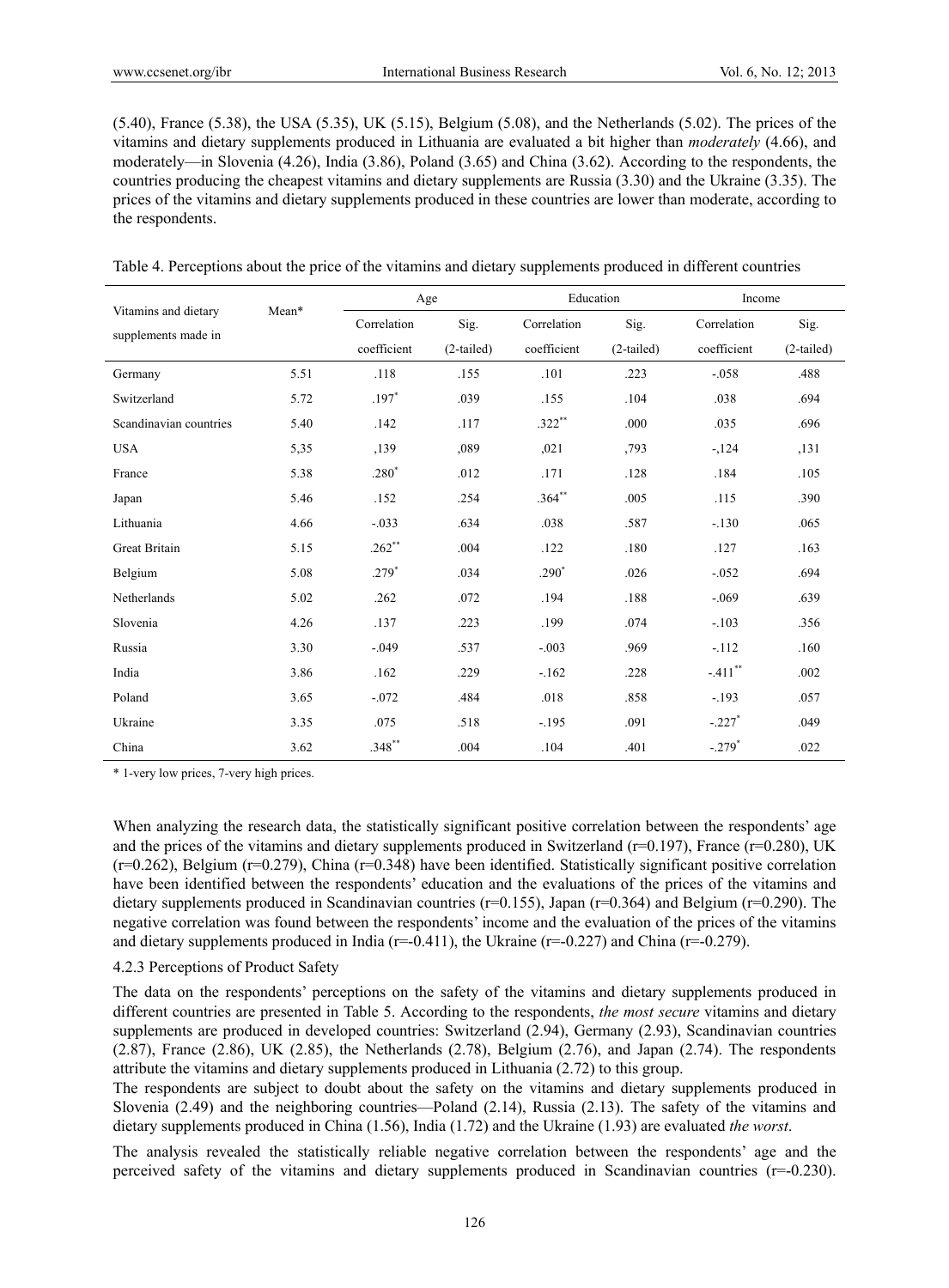Positive correlation has been identified between the respondents' education and the perceived safety of the vitamins and dietary supplements produced in Lithuania and Poland (r=0.143 and 0.236). Table 5 shows that the vitamins and dietary supplements produced in Scandinavian countries, the USA, France, and Belgium are perceived as more secure as the respondents' income increase (correlation coefficients are 0.199; 0.160; 0.194; 0.186 respectively).

| Vitamins and dietary   | Mean* | Age         |              | Education   |              | Income      |              |
|------------------------|-------|-------------|--------------|-------------|--------------|-------------|--------------|
|                        |       | Correlation | Sig.         | Correlation | Sig.         | Correlation | Sig.         |
| supplements made in    |       | coefficient | $(2-tailed)$ | coefficient | $(2-tailed)$ | coefficient | $(2-tailed)$ |
| Germany                | 2.93  | $-.089$     | .232         | $-0.015$    | .840         | .014        | .853         |
| Switzerland            | 2.94  | $-.076$     | .353         | .078        | .338         | .090        | .268         |
| Scandinavian countries | 2.87  | $-.230$ **  | .004         | .077        | .344         | $.199*$     | .014         |
| <b>USA</b>             | 2,75  | $-.024$     | .742         | .051        | .493         | $.160*$     | .031         |
| France                 | 2.86  | $-150$      | .087         | .083        | .343         | $.194*$     | .026         |
| Japan                  | 2.74  | .065        | .484         | .145        | .118         | .085        | .360         |
| Lithuania              | 2.72  | .112        | .095         | $.143*$     | .034         | $-0.056$    | .406         |
| <b>Great Britain</b>   | 2.85  | $-.011$     | .891         | .057        | .475         | $-.027$     | .736         |
| Belgium                | 2.76  | $-0.054$    | .568         | .141        | .135         | $.186*$     | .047         |
| Netherlands            | 2.78  | $-.136$     | .165         | .064        | .516         | .104        | .294         |
| Slovenia               | 2.49  | .037        | .684         | .103        | .258         | $-.048$     | .603         |
| Russia                 | 2.13  | .109        | .133         | .039        | .596         | $-.002$     | .981         |
| India                  | 1.72  | .015        | .869         | .041        | .653         | .037        | .689         |
| Poland                 | 2.14  | .062        | .453         | $.236***$   | .004         | .101        | .219         |
| Ukraine                | 1.93  | .002        | .986         | $-0.045$    | .612         | .032        | .724         |
| China                  | 1.56  | $-.057$     | .505         | $-.100$     | .244         | $-.002$     | .984         |

Table 5. Perceptions on the safety of the vitamins and dietary supplements produced in different countries

\* 1-not safe to use a product, 2-doubt about a product safety, 3-confident about a product safety.

## 4.2.4 Perceptions of Dietary Supplements Produced in Economics of Different Development Level

Table 6 presents the data that enable to deeper understand the reasons why the respondents more trust the vitamins and dietary supplements produced in developed countries.

The respondents more agree to the statements that developed countries have larger experience in producing vitamins and dietary supplements; thus they can ensure better quality of vitamins and dietary supplements (4.59); these countries can allocate more funds for research, thus they can offer better-quality vitamins and dietary supplements (4.56). The data show that the respondents are subject not to agree that the quality of produced vitamins and dietary supplements is controlled alike in all countries (2.98).

The research results show that for the respondents it is more important than unimportant that the vitamins and dietary supplements they and their relatives use would be produced in developed countries. This attitude gets stronger with getting older.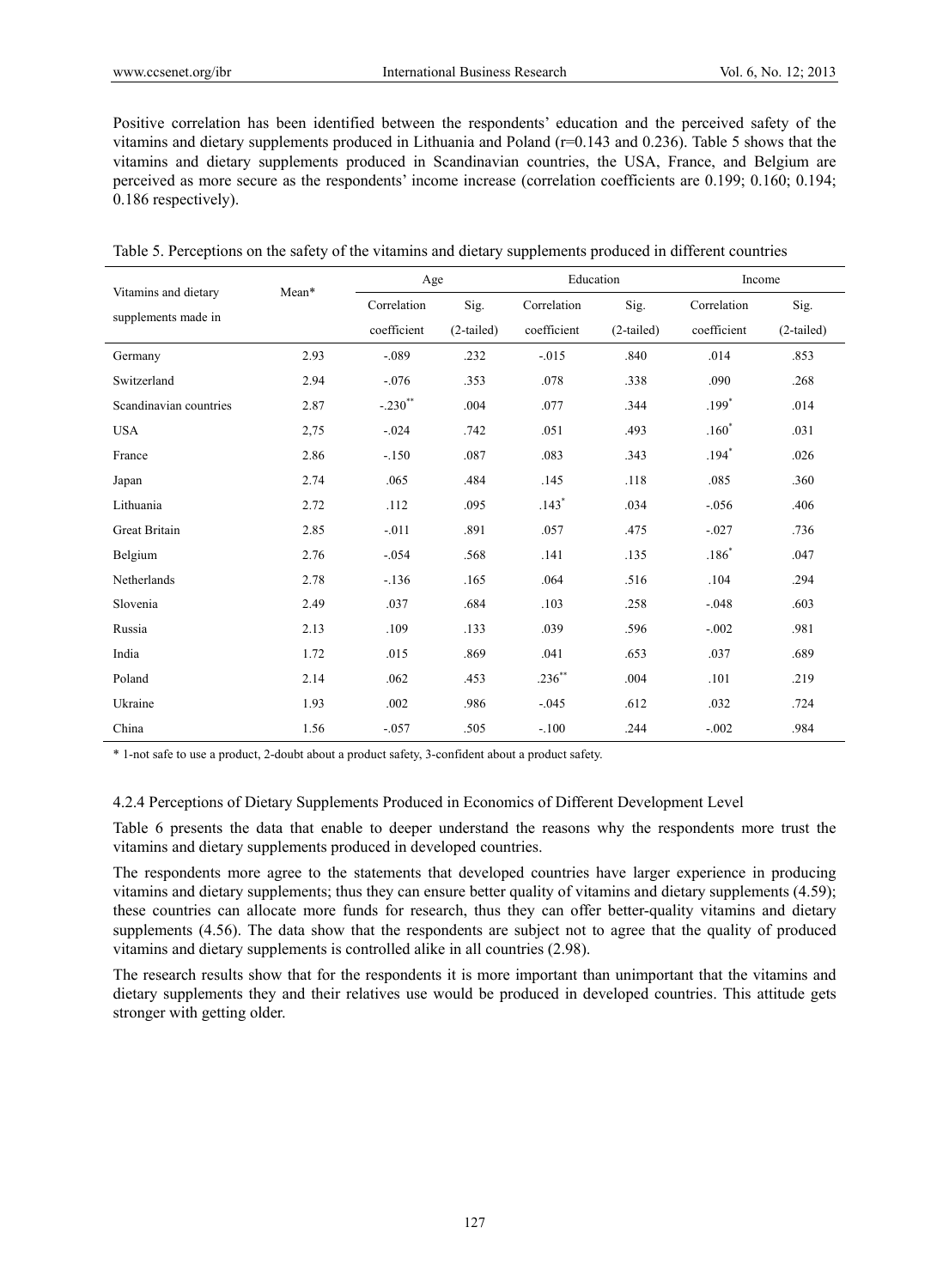|                                          |       | Age         |              | Education   |              | Income      |              |
|------------------------------------------|-------|-------------|--------------|-------------|--------------|-------------|--------------|
|                                          | Mean* | Correlation | Sig.         | Correlation | Sig.         | Correlation | Sig.         |
|                                          |       | coefficient | $(2-tailed)$ | coefficient | $(2-tailed)$ | coefficient | $(2-tailed)$ |
| The quality of vitamins and dietary      | 2.98  | .017        | .754         | .022        | .676         | $-.103$     | .056         |
| supplements produced in all countries    |       |             |              |             |              |             |              |
| is controlled alike.                     |       |             |              |             |              |             |              |
| Developed countries have larger          | 4.59  | .060        | .265         | .055        | .306         | .030        | .576         |
| experience in producing vitamins and     |       |             |              |             |              |             |              |
| dietary supplements; thus they can       |       |             |              |             |              |             |              |
| ensure better quality.                   |       |             |              |             |              |             |              |
| Vitamins and dietary supplements         | 3.14  | .091        | .090         | $-.052$     | .331         | $-.063$     | .244         |
| produced in less developed countries     |       |             |              |             |              |             |              |
| are more natural.                        |       |             |              |             |              |             |              |
| Developed countries can allocate         | 4.56  | .029        | .590         | $-.048$     | .378         | .009        | .871         |
| more funds for research; thus they can   |       |             |              |             |              |             |              |
| offer better-quality vitamins and        |       |             |              |             |              |             |              |
| dietary supplements.                     |       |             |              |             |              |             |              |
| It is important for me that the vitamins | 4.26  | $.204***$   | .000         | .054        | .313         | .030        | .575         |
| and dietary supplements me and my        |       |             |              |             |              |             |              |
| family use would be produced in          |       |             |              |             |              |             |              |
| developed countries.                     |       |             |              |             |              |             |              |

## Table 6. Opinions about the vitamins and dietary supplements produced in economies of different development

\*1-strongly disagree, 6-strongly agree.

## **5. Hypotheses Testing and Study Results Discussion**

## *5.1 H1*

It was hypothesized in H1 that, when making decisions for purchasing vitamins and dietary supplements, the country of origin is more important for a consumer than supplements' brandname. Referring to the above-presented data, *H1 is denied*. The data collected during the survey show that the country of origin of vitamins and dietary supplements is as important (mean 6.16) as the product's brandname (6.14). Both named factors are attributed to the group of factors of moderate importance.

# *5.2 H2*

The research data (Fig. 1 and Fig. 2) show that the respondents the mostly highly rate the quality and safety of the vitamin and dietary supplements produced in developed economies (Switzerland, Germany, the USA, Japan, France, Great Britain, Belgium, and the Netherlands). The price of the vitamins and dietary supplements produced in these countries is perceived as high or very high.

It should be noted that the consumers relate the vitamins and dietary supplements produced in Lithuania to high quality of services and to higher than moderate price. According to the respondents, the quality and price of the vitamins and dietary supplements produced in Lithuania is closer to the quality and price of the vitamins and dietary supplements produced developed countries than to the quality and price of the vitamins and dietary supplements produced in Slovenia or the neighboring countries.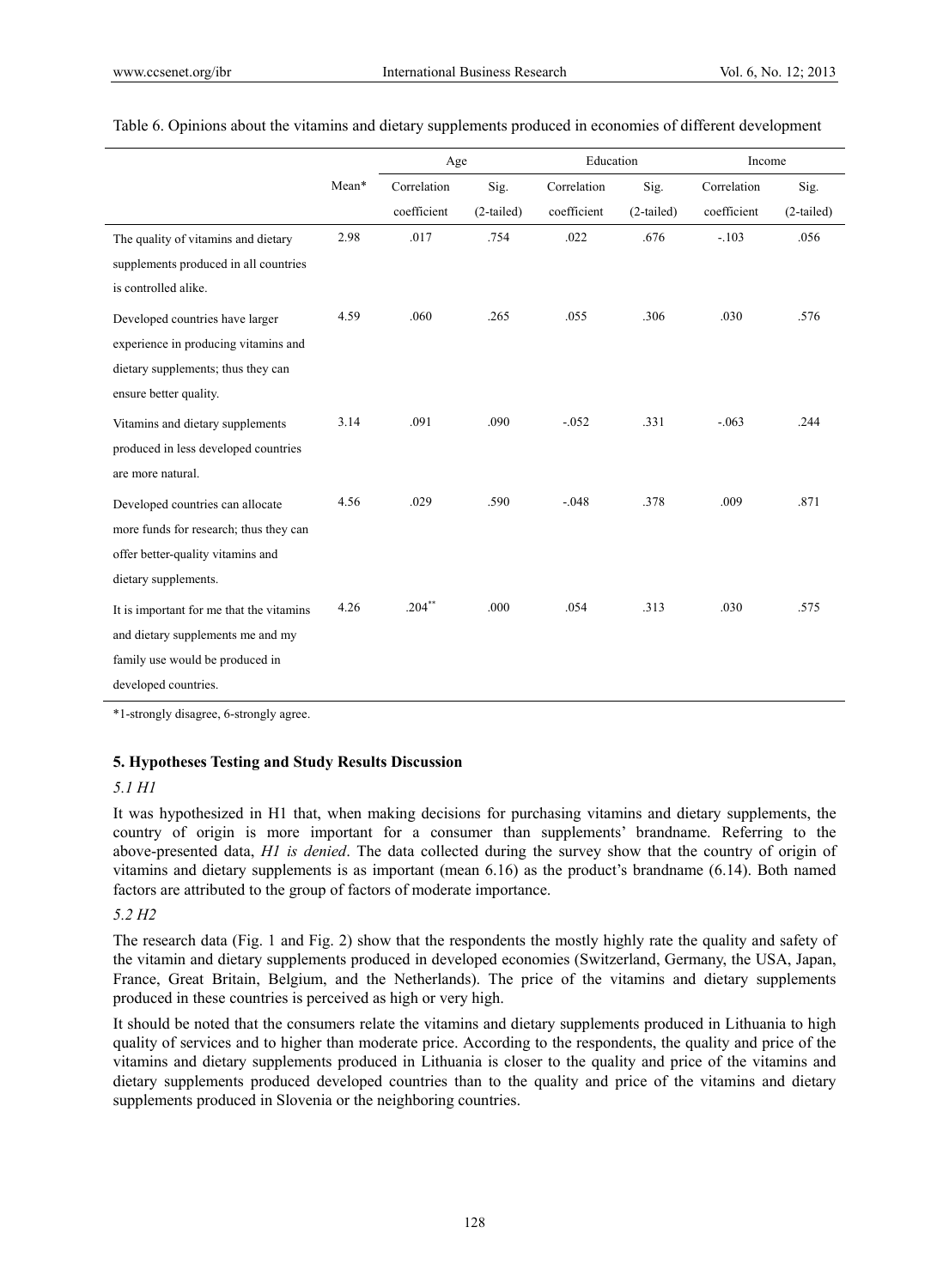

Figure 1. Perceptions on the quality and price of the vitamins and dietary supplements produced in Lithuania and foreign countries

*Note*: UA-Ukraine, CN-China, IN-India, PL-Poland, RU-Russia, SI-Slovenia, LT-Lithuania, NY-Netherlands, BE-Belgium, GB-Great Britain, USA-United States of America, JP-Japan, FR-France, SCAN- Scandinavian countries, DE-Germany, CH-Switzerland.

Figure 2 shows that the vitamins and dietary supplements produced in Lithuania as well as in the surveyed developed countries are associated with safety. That is the respondents think that such supplements are secure to use. The vitamins and dietary supplements produced in Slovenia falls on the margin among the countries producing the high quality supplements secure to use and high quality but among the ones raising doubts.

The consumers associate the vitamins and dietary supplements produced in the neighboring countries of Lithuania—Poland and Russia—with the higher than moderate quality and lower than moderate price. The vitamins and dietary supplements produced in the Ukraine and Chine are perceived as the products of lower than moderate price and lower than moderate quality.

Referring to these data, hypothesis H2a is supported partly. The respondents highly rated not only the vitamins and dietary supplements produced in developed countries but also the quality and safety of the supplements produced in the local economics.

Hypothesis H2b is supported partly. The respondents rated the vitamins and dietary supplements produced in China, the Ukraine, Poland, India and Russia the worst; however, the vitamins and dietary supplements produced in Lithuania got the same good evaluations as the vitamins and supplements produced in developed economies.

# *5.3 H3*

In H3, it was hypothesized that the Lithuanian consumers rate the Lithuanian vitamins and dietary supplements similarly as the vitamins and dietary supplements produced in the neighboring countries—Russia, Poland, but worse than the vitamins and supplements produced in developed economies.

Referring to the data obtained during the research (Fig. 1 and 2), hypothesis H3 is denied. The respondents rated the dietary supplements produced in Lithuania similarly as the dietary supplements produced in developed economies and much higher than the supplements produced in the neighboring countries—Russia and Poland.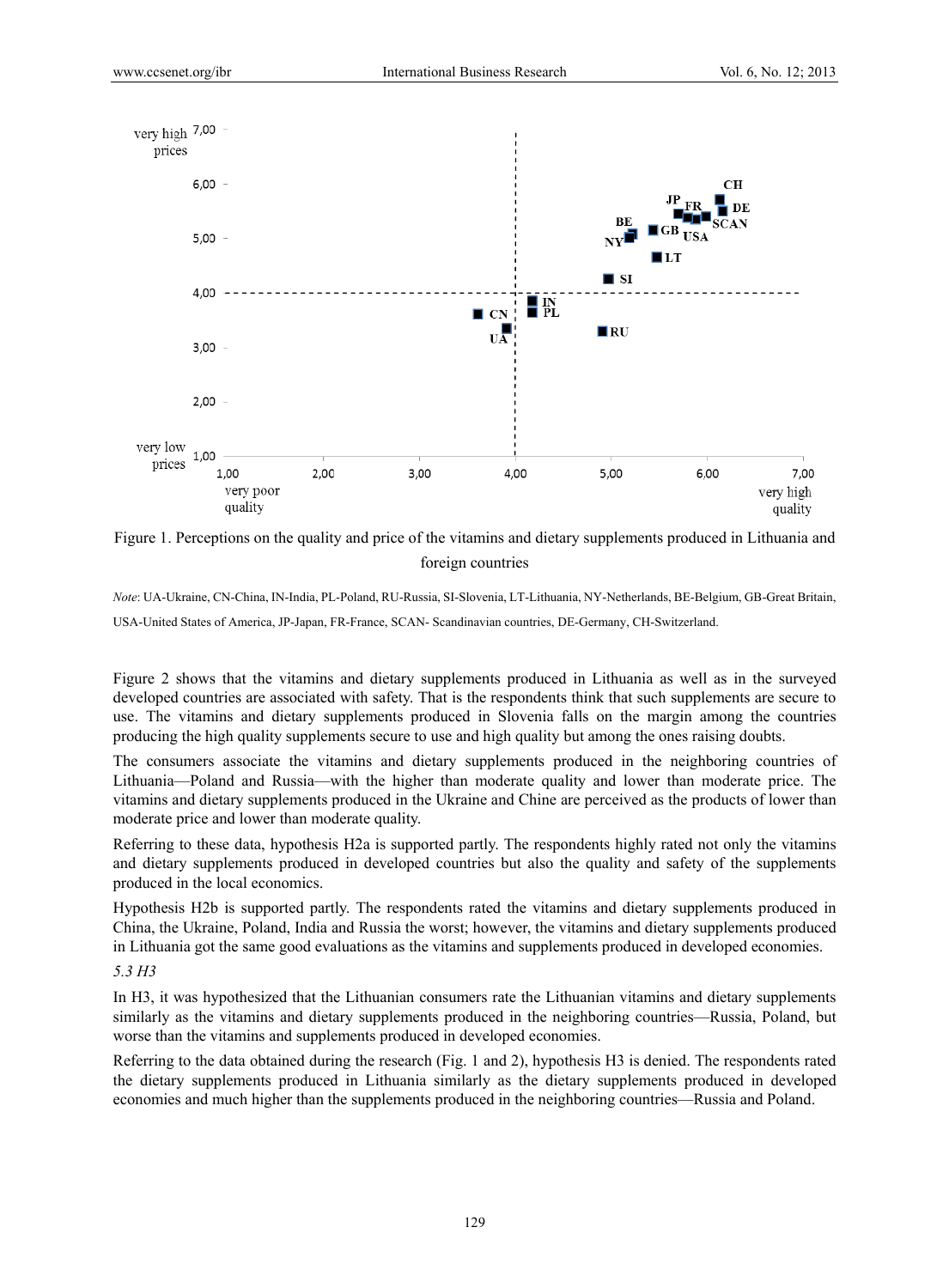

Figure 2. Respondents' perceptions on the quality and safety of the vitamins and dietary supplements produced in Lithuania and foreign countries

*Note*: UA-Ukraine, CN-China, IN-India, PL-Poland, RU-Russia, SI-Slovenia, LT-Lithuania, NY-Netherlands, BE-Belgium, GB-Great Britain, USA-United States of America, JP-Japan, FR-France, SCAN- Scandinavian countries, DE-Germany, CH-Switzerland.

#### *5.4 H4a, H4b, and H4c*

It was hypothesized in H4a that consumers with lower level of education have more favourable perceptions of Lithuanian vitamins and dietary supplements.

The performed correlation analysis show the statistically reliable positive relations between the respondents' *education* and *quality evaluation* of the vitamins and dietary supplements produced both in developed countries and in Lithuania (Germany  $r=0.282$ ; Switzerland  $r=0.344$ ; Scandinavian countries  $r=0.198$ ; the USA  $r=0.216$ ; France r=0.259; Japan r=0.358; Lithuania r=0.246; Great Britain r=0.248; Belgium r=0.271; the Netherlands  $r=0.297$ ; Poland  $r=0.213$ ). That is, the higher consumers' education, the more favorably they evaluate the quality of the vitamins and supplements produced in Lithuania.

Having performed the correlation analysis of the respondents' *education* and their opinion about the *safety* of the vitamins and dietary supplements produced in Lithuania, the statistically reliable positive relation between the education and safety of the Lithuanian vitamins and dietary supplements perceived by the respondents has been identified (r=0.143). Referring to these data, *H4a is denied*.

In H4b, it was hypothesized that older consumers have more favourable perceptions of vitamins and dietary supplements produced in Lithuania and neighboring countries.

Having performed the correlation analysis of the respondents' *age* and the evaluations on *the quality* of the vitamins and dietary supplements produced in Lithuania, Poland, Russia and the Ukraine (countries related to Lithuania in historical relations), the statistically reliable positive relation between the age and the perceived quality of the vitamins and dietary supplements produced in Lithuania  $(r=0.164)$  has been identified. Other statistically reliable relations have not been identified.

Reliable relations between the perceived safety of the vitamins and dietary supplements produced in Lithuania, Poland, Russia and the Ukraine and the age have not been identified during the research. Reliable relations between the perceived price of the supplements produced in Lithuania, Poland, Russia and the Ukraine and the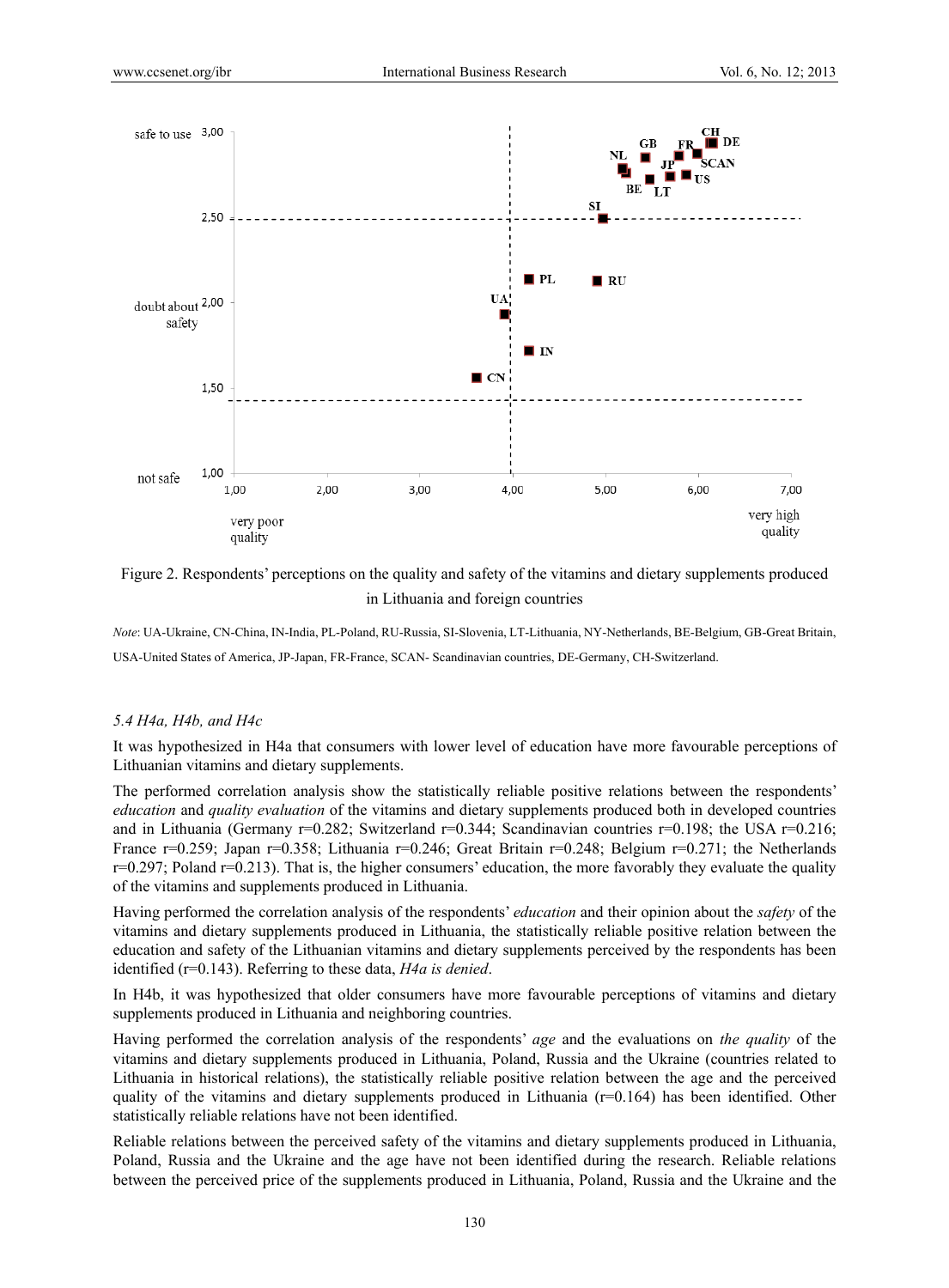age have not be found. Referring to these data, *H4b is denied*.

In H4c, it was hypothesized that consumers with low income have more favourable perceptions of the vitamins and dietary supplements produced in Lithuania and neighboring countries.

The performed correlation analysis between the respondents' *income* and the perceptions on the *quality* of the vitamins and dietary supplements produced in Lithuania, Poland, Russia, the Ukraine shows the statistically reliable negative relations between the respondents' income and the perceptions on the quality of the supplements produced in Russia ( $r=0.189$ ), the Ukraine ( $r=0.226$ ).

The correlation analysis of the respondents' income and the perception of the price of the vitamins and supplements produced in the Ukraine show the statistically reliable negative relation (r=-0.227). The correlation analysis of the respondents' income and their perceptions on the safety of the supplements produced in Lithuania, Poland, Russia and the Ukraine has not shown the statistically reliable relations. Referring to these data, *H4c is partly supported*.

# **6. Conclusions**

The study provides a comprehensive picture of a country of origin effect in a Lithuanian market of vitamins and dietary supplements. The research results reveal the respondents' perceptions on the vitamins and dietary supplements produced in Lithuania and fifteen foreign countries, and it is also shows how important the vitamins and dietary supplements' country of origin is for consumers when making purchase decisions.

The results of the research on the country-of-origin effect in the Lithuanian market of vitamins and dietary supplements verify the theoretical approach that the products produced in developed economies are perceived as the ones of better quality. The vitamins and dietary supplements produced in Germany, Switzerland, the USA, France, Japan, Scandinavian countries are rated as the vitamins and dietary supplements of the highest quality. The vitamins and dietary supplements produced in the local economy, despite its lower development level, are also rated high as the vitamins and dietary supplements produced in developed countries.

The customers' perceptions on prices and safety of the products produced in Lithuania and foreign countries, which have been surveyed during the research, show that these factors are also perceived as analogous for the quality. That is the prices of vitamins and dietary supplements produced in developed economies are perceived as much higher than the prices of the supplements produced in less developed economies. The consumers are more secure towards the safety of the dietary supplements produced in developed countries and are subject to doubt about the safety of the dietary supplements produced in the lower development economy. The prices and safety of the vitamins and dietary supplements produced in the local economy are similarly recognized as the perceived price and safety of the vitamins and dietary supplements produced in developed countries. That is the consumers are secure for product's safety, and the perceived level of prices is close to the prices of the vitamins and dietary supplements produced in developed countries.

Despite the clear perceptions of the consumers about the vitamins and dietary supplements produced in different countries, the study results indicate that the product's country of origin is the factor of moderate importance. When a Lithuanian consumer of vitamins and dietary supplements makes decisions to purchase, for him / her the personally tried product's quality, naturalness of the vitamins and dietary supplements, their price and offered discounts, doctor's recommendations and product ecology are much more important.

During the research the hypothesis that the consumers possessing lower education more favorably rate the vitamins and dietary supplements produced in Lithuania has been denied. The hypothesis that older consumers more favorably rate the vitamins and dietary supplements produced in Lithuania and neighboring countries has also been denied. The hypothesis that the consumers getting low income more favorably rate the vitamins and dietary supplements produced in Lithuania and neighboring countries has been partly verified.

The research results indicate that Lithuanian consumers of vitamins and dietary supplements rate the supplements produced in Russia and Poland (i.e., in the countries having cultural, historic and economic similarities) much worse than the supplements produced in the local market and developed countries. Such research results indicate one of the possible future research directions—to perform deeper analysis of Lithuanian consumers' animosity towards neighboring countries and the products they produce.

# **References**

Agrawal, J., & Kamakura, W. A. (1999). Country of origin: a competitive advantage? *International Journal of Research in Marketing, 16*, 255–267. http://dx.doi.org/10.1016/S0167-8116(99)00017-8

Ahmed, S. A., & d'Astous, A. (2008). Antecedents, moderators and dimensions of country-of-origin evaluations.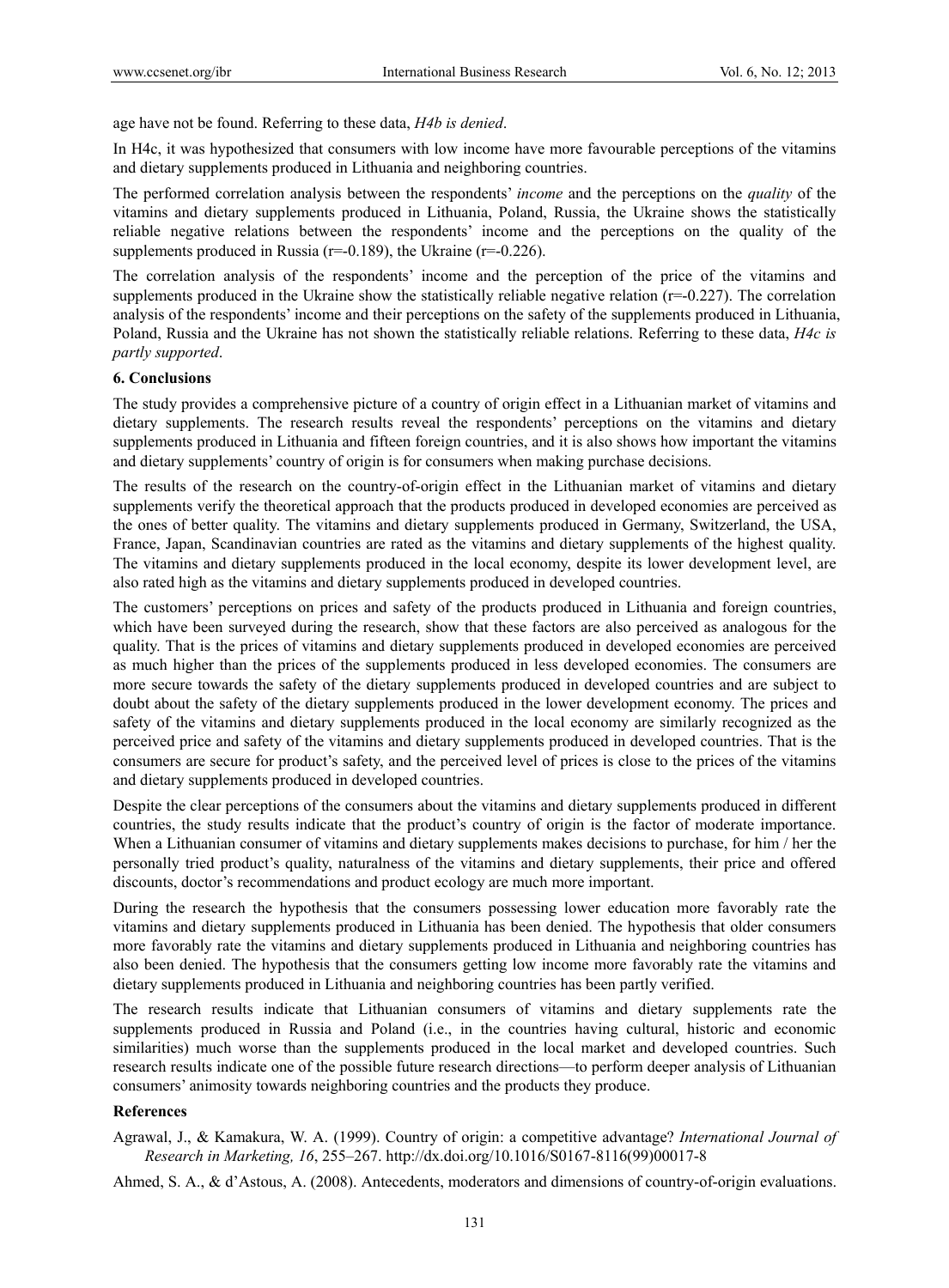*International Marketing Review*, *25*(1), 75–106. http://dx.doi.org/10.1108/02651330810851890

- Bloemer, J., Brijs, K., & Kasper, H. (2009). The COO-ELM model: A theoretical framework for the cognitive processes underlying country of origin-effects. *European Journal of Marketing*, *43*(1/2), 62–89. http://dx.doi.org/10.1108/03090560910923247
- Chattalas, M., Kramer, T., & Takada, H. (2008). The impact of national stereotypes on the country of origin effect: A conceptual framework. *International Marketing Review*, *25*(1), 54–74. http://dx.doi.org/10.1108/02651330810851881
- Chu, P. Y., Chang, Ch., Chen, Ch., & Wang, T. W. (2010). Countering negative country-of-origin effects: The role of evaluation mode. *European Journal of Marketing*, *44*(7/8), 1055–1076. http://dx.doi.org/10.1108/03090561011047526
- Clemens, R., & Babcock, B. A. (2004). Country of Origin as a Brand: The Case of New Zealand Lamb. *MATRIC Briefing Paper 04–MBP 9.* Retrieved June 15, 2013, from http://www.card.iastate.edu/publications/dbs/pdffiles/04mbp9.pdf
- Drozdenko, R., & Jensen, M. (2009). Translating country–of–origin effects into prices. *Journal of Product & Brand Management*, *18*(5), 371–378. http://dx.doi.org/10.1108/10610420910981855
- Ghazali, M., Othman, S. M., Yahya, A. Z., & Ibrahim, M. S. (2008). Products and Country of Origin Effects: The Malaysian Consumers' Perception. *International Review of Business Research Papers, 4*(2), 91–102.
- Hong, S. T., & Kang, D. K. (2006). Country-of-origin Influences on product Evaluations: The Impact of Animosity and Perceptions of Industriousness Brutality on Judgments of Typical and Atypical Products. *Journal of Consumer Psychology*, *16*(3), 232–239. http://dx.doi.org/10.1207/s15327663jcp1603\_5
- Insch, A., & Florek, M. (2009). Prevalence of country of origin associations on the supermarket shelf. *International Journal of Retail & Distribution Management*, *37*(5), 453–471. http://dx.doi.org/10.1108/09590550910954937
- Ittersuma, K., Candelb, M. J. J. M., & Meulenberga, M. T. G. (2003). The influence of the image of a product's region of origin on product evaluation. *Journal of Business Research*, *56*, 215–226. http://dx.doi.org/10.1016/S0148-2963(01)00223-5
- Jeong, S. W., Stoel, L., & Chung, J. E. (2012). Impacts of store type importance and country of origin: Exploring the case of dietary supplements in the Chinese market. *International Journal of Retail & Distribution Management, 40*(6), 471–87. http://dx.doi.org/10.1108/09590551211230278
- Josiassen, A., & Assaf, A. (2010). Country-of-origin contingencies: their joint influence on consumer behavior. *Asia Pacific Journal of Marketing and Logistics*, *22*(3), 294–313. http://dx.doi.org/10.1108/13555851011062241
- Kaynak, E., Kucukemiroglu, O., & Hyder, A. S. (2000). Consumers' country–of–origin (COO) perceptions of imported products in a homogenous less–developed country. *European Journal of Marketing*, *34*(9/10), 1221–1241. http://dx.doi.org/10.1108/03090560010342610
- Li, X., Yang, J., Wang, X., & Lei, D. (2012). The impact of country-of-origin image, consumer ethnocentrism and animosity on purchase intention. *Journal of Software*, *7*(10), 2263–2268. http://dx.doi.org/10.4304/jsw.7.10.2263–2268
- Magnusson, P., Westjohn, S. A., & Zdravkovic, S. (2011). "What? I thought Samsung was Japanese": accurate or not, perceived country of origin matters. *International Marketing Review*, *28*(5), 454–472. http://dx.doi.org/10.1108/02651331111167589
- Mockaitis, A. I., Salciuviene, L., & Ghauri, P. N. (2013). On What Do Consumer Product Preferences Depend? Determining Domestic versus Foreign Product Preferences in an Emerging Economy Market. *Journal of International Consumer Marketing*, *25*(3), 166–180. http://dx.doi.org/10.1080/08961530.2013.780456
- Nijssen, E. J., & Douglas, S. P. (2004). Examining the animosity model in a country with a high level of foreign trade. *International Journal of Research in Marketing, 21*, 23–38. http://dx.doi.org/10.1016/j.ijresmar.2003.05.001
- Vitamins and dietary supplements in Lithuania. Euromonitor International. (2013). Retrieved June 15, 2013, from http://www.portal.euromonitor.com
- Phau, I., & Suntornnond, V. (2006). Dimensions of consumer knowledge and its impact on country of origin